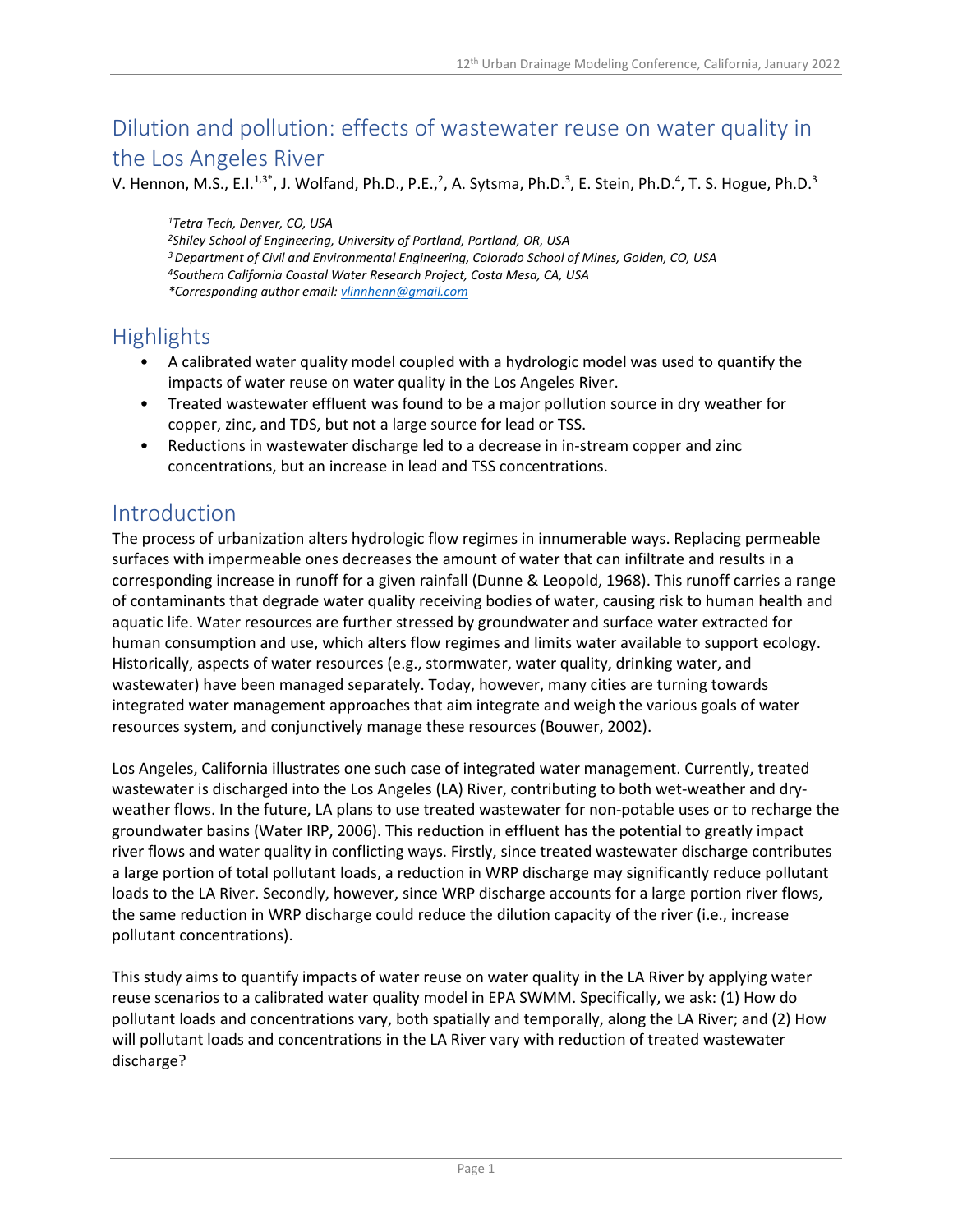# Methodology

### **Study site**

The LA River watershed, located in LA County, California, has an area of 2,165 square kilometers. The river is divided into six reaches on the mainstem and six tributary reaches based on regulatory compliance; most notably Burbank Western Channel, Compton Creek, and Rio Hondo. Three Water Reclamation Plants (WRPs)—named the Los Angeles-Glendale WRP (Glendale WRP), Burbank WRP, and Donald C. Tillman WRP (Tillman WRP)— contribute to flows in the LA River.

### **Hydrological model**

A hydrologic model was previously created and calibrated, with detailed methods found in Stein et al. (2021). Briefly, physical data was collected to characterize 77 explicitly modelled catchments, including average slope, imperviousness, and soils data. Precipitation data was retrieved from Los Angeles County Automatic Local Evaluation in Real Time rain gauges.

#### **Water quality model**

A water quality module was added to a calibrated hydrologic model with an hourly time step in SWMM to simulate water quality in the LA River. The model was set up to account for three types of pollutant sources: stormwater runoff, dry weather discharge, and WRP effluent discharge. Five pollutants were simulated: total copper, zinc, and lead; total dissolved solids (TDS); and total suspended solids (TSS). Steps to simulate water quality associated with dry weather discharge and stormwater runoff include establishing pollutants to be simulated, defining land use types that generate pollution, assigning the percentage of each land use type to each catchment area, and setting the pollutant concentration and event mean concentration for urban baseflow and stormflow, respectively. The water quality model was calibrated manually for daily pollutant loads using observed data at four gauges.

#### **Water reuse scenarios**

Water reuse scenarios were applied to the calibrated hydrologic and water quality model by scaling the historical WRP discharge data in the modelled period. All three WRP discharges were scaled by 100%, 75%, 50%, 25%, and 0%. The 100% scenario represents all WRP discharge flowing into the LAR and no water reuse. The 0% scenario represents 100% reduction in WRP discharge in the river (i.e., WRP discharge is 0).

## Results and discussion

### **Water quality spatial and temporal trends**

Median daily loads decrease slightly in drier months compared to wetter months. Median daily concentrations stay relatively constant or increase in the drier months, due to lack of dilution capacities. Every constituent shows a pattern of increasing *load* as pollutants are transported downstream after Burbank and Glendale WRPs discharge into the LAR. On the other hand, the median and data distribution of daily *concentrations* for each constituent except TDS decrease slightly or stay relatively constant directly after Burbank and Glendale WRPs. Together, these results suggest that, for most constituents, the WRP discharge increases pollutant loading downstream but also dilutes pollutant concentrations overall.

While TSS and lead *concentrations* at each WRP are consistently low or non-detect every month, copper, zinc, and TDS from WRPs contribute significantly to dry weather pollutant loads [\(Figure 1a](#page-2-0)). Wet weather sources (i.e., stormwater runoff) comprise most of the copper, zinc, TSS, and lead loads, while dry weather sources (i.e., WRP discharge) comprise the majority of TDS loads (Figure 1b).